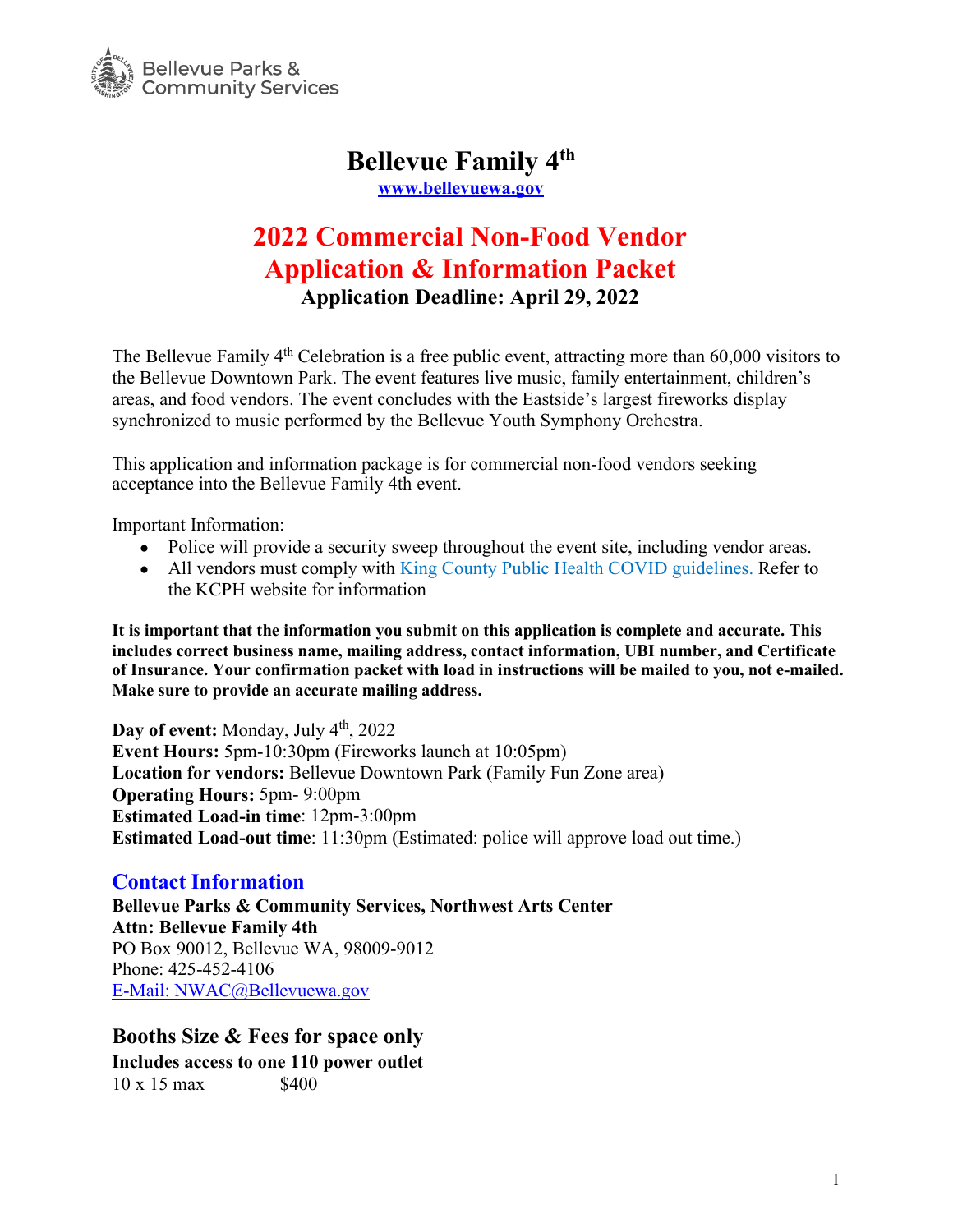

## **Application Process**

- Complete the enclosed application and send with payment before **April 29, 2022**. The information you submit on your application must be accurate including the name of your business, UBI #, contact name and number. Incomplete information may disqualify you from participating.
- Vendors must submit photos of the products they intend to offer. If activity included in their vendor booth, please describe (ex. Face painting or teaching magic tricks).

#### **Selection Process**

- A variety of items are represented at the event; however, some popular items may be duplicated. Selection criteria includes:
	- Two ft. max size on blow-ups or other products
	- Past experience
	- Quality, booth appearance, and available space
	- Child-safe, respectful of the environment
	- $-$  4<sup>th</sup> of July-related items/activities, appropriate for young children/families
	- Reasonably priced
	- No products that may cause debris and require Parks Department clean up i.e. confetti
- Bellevue-based businesses will receive first consideration
- There is no guarantee that participants from the previous year will be accepted. The location of a booth is determined by booth size, power needs, set-up time, and overall event layout.

## **Notification of Application Status**

- All applicants will be notified of their acceptance by May 6, 2022.
- Accepted applicants will receive a Confirmation Packet with information about the event,including a designated set-up time, booth #, parking pass, and other pertinent details.
- Booth fee refunds will be processed by May 13, 2022 if you are not selected.

## **Requirements**

All booths must comply with the following requirements. Booths are subject to inspection on the day of the event by City of Bellevue Police, Fire, City Staff, and King County Public Health.

#### • **Bellevue Police**

Police will provide a security sweep throughout the event site, including vendor areas.

## • **City of Bellevue Business License**

The City of Bellevue is participating in a joint business licensing program with the Department of Licensing at the State of Washington. City and State business license application forms have been combined into a single application. The City of Bellevue website provides information on how to obtain Uniform Business Identifier (UBI) and Bellevue Business license.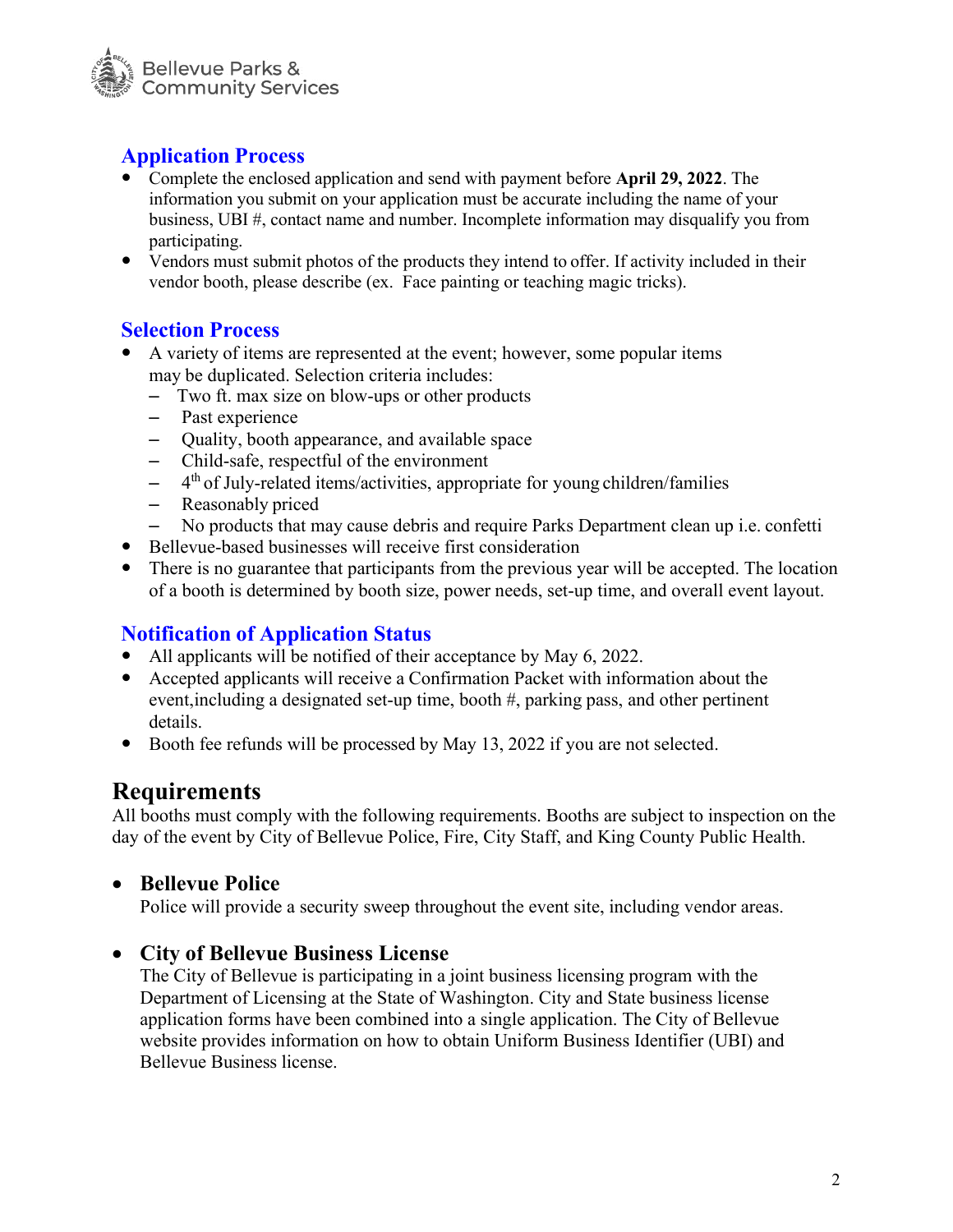

The City of Bellevue website is [www. b](http://www/)ellevuewa.gov. Alternately, to obtain a UBI, call 1- 800-647-7706 or [www.dol.wa.gov.](http://www.dol.wa.gov/) Applications will not be accepted without a UBI.

## • **Liability Insurance –** *Insurance Certificate Due June 3, 2022*

Vendors are required to obtain a Certificate of Insurance with \$1,000,000 Commercial General Liability coverage minimum naming the City of Bellevue as an additional insured.

#### **Your Insurance Certificate must have the following language:**

**Under "Insured":** must include your registered business name which also appears on your application.

Under "Description of Operation": Bellevue Family 4<sup>th</sup> at the Bellevue Downtown Park. City of Bellevue, its officers, employees, agents, volunteers are named as additional insured as pertains to work and services performed by the named insured only.

Under "Certificate Holder": Bellevue Family 4<sup>th</sup>, City of Bellevue, PO Box 90012, Bellevue WA 98009-9012.

#### • **Background Check**

All vendors interacting with children and/or providing children's activities are required to complete a Criminal Background Check. Vendor as well as vendor's employees and volunteers will receive an email to confirm they agree to provide their phone number to receive a text prompt from the background check provider, Employer's Choice. All background checks must be completed by June 30th.

#### • **Covid Waiver**

All vendors will be required to sign a City of Bellevue Covid Liability Waiver. (One per vendor). This waiver is included in the vendor application packet and needs to be submitted along with your application.

## **General Booth Guidelines**

- Vendors are responsible for providing all their booth structures, tables, chairs, signs, etc. asneeded.
- The location of non-food vendor booths will be in Family Fun Zone area on promenade area of the park. No booths allowed on grass area.
- Vendors must stay completely within their assigned booth space  $(10x15)$ , including sideawnings, walkways, signs, merchandise, etc. There will be a minimum of 10 ft spacing required between vendor booth areas and this space must be kept clear at all times.
- Vendor's booth structure must be prepared for wind or inclement weather.
- The booth structure must be self-standing and weighted by means that are not a trip hazard or affixed to the ground or any other structures. No stakes may be used in any park or grass area. No items, signs, banners, or booth anchor lines are to be attached to trees or shrubs, or utility boxes.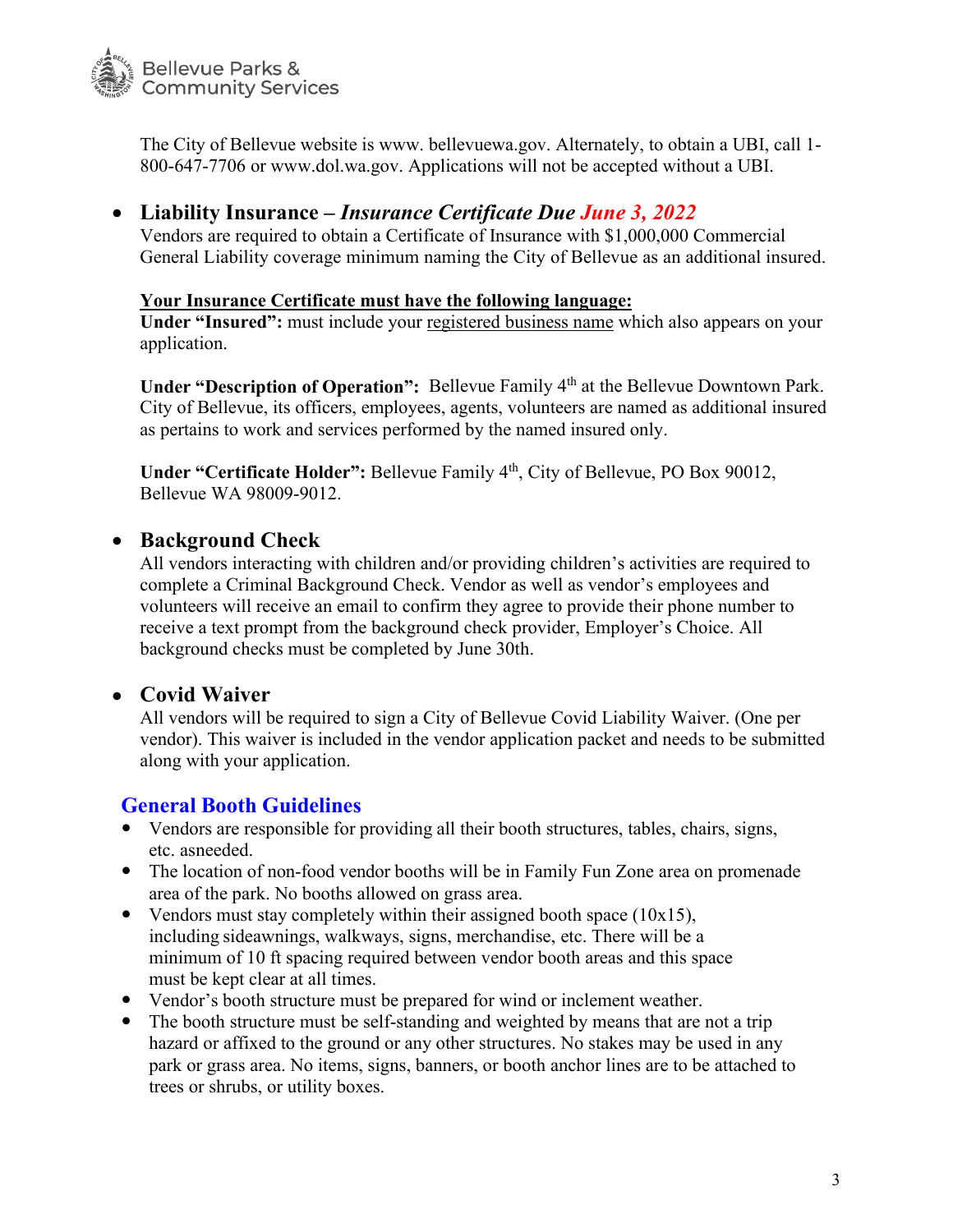

- All vendors must have a fire extinguisher at their booth.
- Police will provide a security sweep throughout the event site, including vendor areas.
- Vendors are responsible for keeping their booth area clean and free of debris. Recycling is available for aluminum cans, plastic bottles, newsprint, and flattened cardboard. Glass containers are prohibited.
- Timely garbage disposal is required. Garbage receptacles are provided for vendor use.
- Interior and exterior of booth must be clean and presentable at all times.
- At the end of the event, all bags, boxes, and containers with garbage must be deposited in dumpsters, and the site completely free of debris before departure.
- Vendors must provide their own signs. Signs must look professional. Handwritten signs areprohibited.
- Amplified sound playing radios, etc. are not allowed.

## **Booth Merchandise and Restrictions:**

- All activities and merchandise must be consistent with the description and photos you provide on your application.
- Items, displays, and materials must be family appropriate, safe, and environmentally friendly.
- No products that may cause debris and require Parks Department clean up i.e. confetti.
- At the City's discretion, certain merchandise items may be prohibited such as: toy weapons,guns, knives, caps, stink/smoke bombs, invisible ink, silly string, lasers, marshmallow shooters, etc.
- Bellevue Parks & Community Services reserves the right to close any booth not adhering to these regulations. In addition, if the Vendor offers any type of items that were not listed on their application, the Vendor will be asked to remove those items immediately and the Vendor will face possible closure of their booth with no refund.
- All merchandise must fit within the designed  $10x15$  foot space including all signs.
- Vendors are not allowed to 'rove' outside of booth space to sell, advertise, or provide samples to the public.
- Alcoholic beverages, music, televisions, 'hawking', etc. are prohibited within or in the vicinity ofthe vendor booth.

## **Electricity**

Electrical services are not available for booths except for one 110 power outlet.

## **COVID**

 All vendors must comply with King County Public Health COVID guidelines. Refer to the [KC website](https://kingcounty.gov/depts/health/covid-19.aspx) for information.<https://kingcounty.gov/depts/health/covid-19.aspx>

#### **Parking**

- One standard-size parking space is provided for each vendor. Vehicles requiring more than one standard-size parking space must be noted on application. It is not guaranteed there will be onsite parking for more than one standard size parking space.
- If you leave your parking spot during the event, you may not be able to return to your spot.
- Free parking is available at Bellevue Square after 6 pm.
- You will receive your official Parking Pass, map, directions, load-in and load-out time in the Confirmation Packet.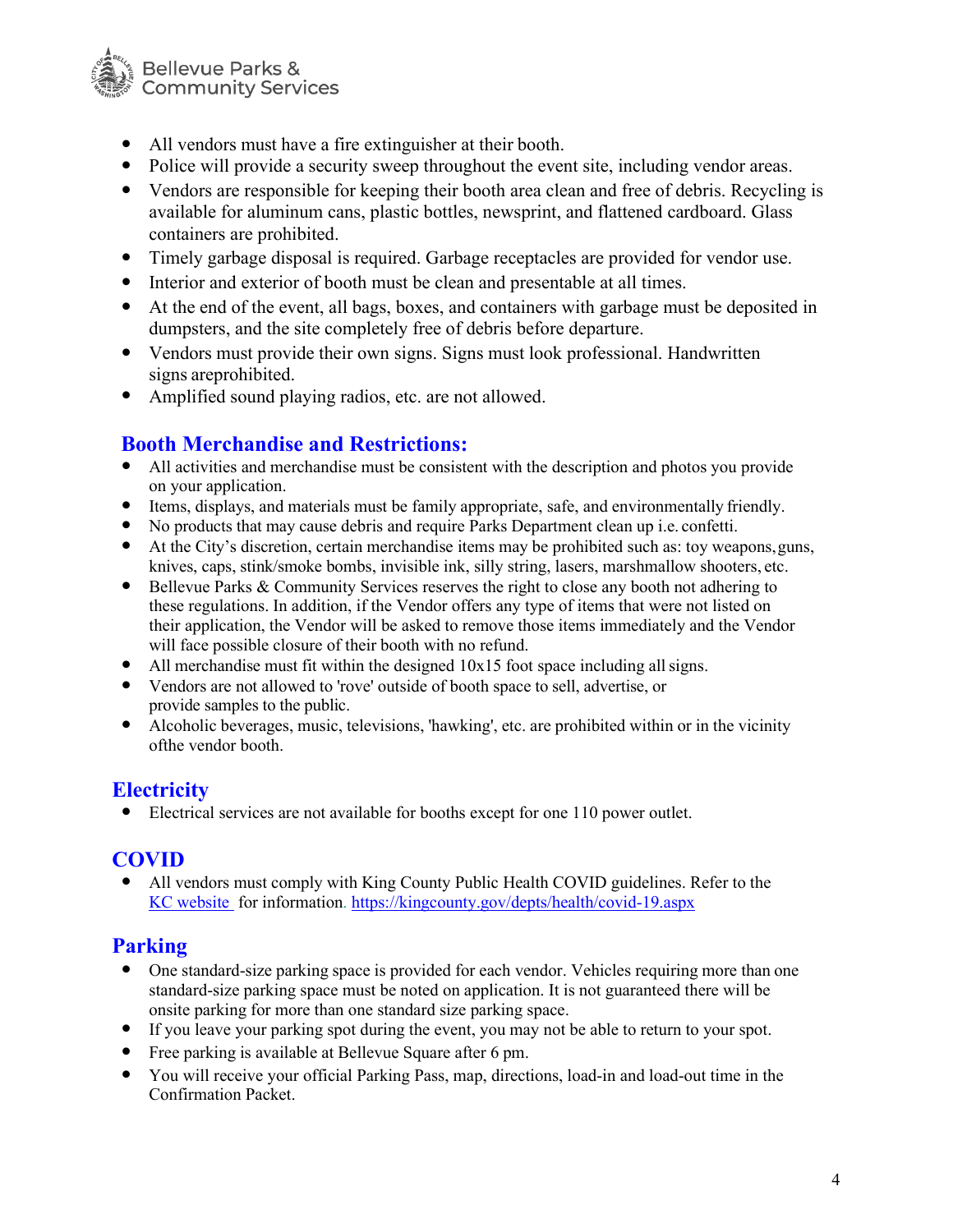

## **City of Bellevue Parks Vendor Booth Application**

## **Bellevue Family 4th Commercial Non-Food Vendor Application Deadline: April 29, 2022**

*You are required to provide accurate and complete information. Please print clearly. The Business Name you provide will be used on all publicity material and signage. Business Name you provide must match the Business Name provided on Certificate of Insurance.*

| <b>Registered Business</b><br>Name: Name:                                                                                                                                        |             |      |      |
|----------------------------------------------------------------------------------------------------------------------------------------------------------------------------------|-------------|------|------|
| <b>Bellevue Business</b>                                                                                                                                                         |             |      |      |
|                                                                                                                                                                                  |             |      |      |
|                                                                                                                                                                                  |             |      |      |
|                                                                                                                                                                                  |             |      |      |
| City, State, Zip:                                                                                                                                                                |             |      |      |
|                                                                                                                                                                                  | Website:    |      |      |
| Primary Phone: 1988 and 2008 and 2008 and 2008 and 2008 and 2008 and 2008 and 2008 and 2008 and 2008 and 2008                                                                    | circle one: | Home | Work |
|                                                                                                                                                                                  | circle one: | Cell | Home |
| <b>Booth Size:</b> 10 x 15 \$400                                                                                                                                                 |             |      |      |
| Please make check payable to the City of Bellevue and send to<br><b>City of Bellevue, Northwest Arts Center</b><br>ATTN: Bellevue Family 4th<br>PO Box 90012, Bellevue, WA 98009 |             |      |      |
| You may also pay by credit card over the phone (425-452-4106.) VISA or<br>MasterCard only                                                                                        |             |      |      |
| Make, model, and size of vehicle you will be using for load-in and out (no trailers<br>allowed):                                                                                 |             |      |      |

| Indicate the amount of time it takes you to set up your booth: |  |
|----------------------------------------------------------------|--|
|----------------------------------------------------------------|--|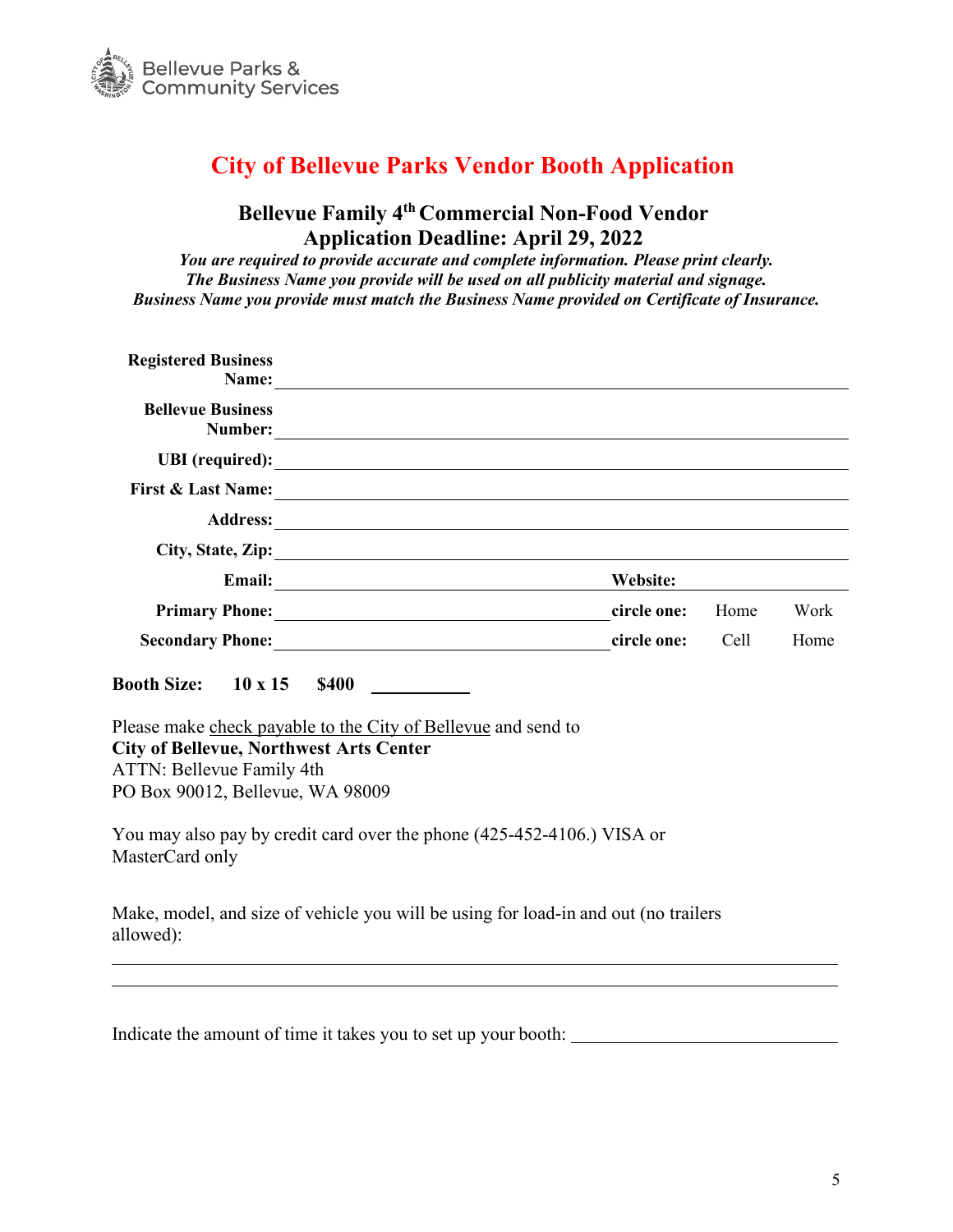

#### **List items and prices provided at your booth**

*Any product that differs in quality or is inconsistent from that provided may be eliminated at the event. City of Bellevue staff reserves the right to refuse any product that may be deemed inappropriate or that was not disclosed and approved as an item on this list.*

|              | v.       |  |
|--------------|----------|--|
| ٠.           | ┍<br>. . |  |
| . ب          | o.       |  |
| 4.           | . .      |  |
| ، پ          | 10.      |  |
| $\mathbf{0}$ | 12.      |  |

#### **Provide a description of family activities provided at your booth. Please provide details telling the ages your activities will be appropriate for, as well as the number of staff or volunteers you will provide for these activities.**

*Any activity that differs in quality or is inconsistent from that provided may be eliminated at the event. City of Bellevue staff reserves the right to refuse any product that may be deemed inappropriate or that was not disclosed and approved as an item on this list.*

**\_\_\_\_\_\_\_\_\_\_\_\_\_\_\_\_\_\_\_\_\_\_\_\_\_\_\_\_\_\_\_\_\_\_\_\_\_\_\_\_\_\_\_\_\_\_\_\_\_\_\_\_\_\_\_\_\_\_\_\_\_\_\_\_\_\_\_\_\_\_\_\_\_\_\_\_\_\_ \_\_\_\_\_\_\_\_\_\_\_\_\_\_\_\_\_\_\_\_\_\_\_\_\_\_\_\_\_\_\_\_\_\_\_\_\_\_\_\_\_\_\_\_\_\_\_\_\_\_\_\_\_\_\_\_\_\_\_\_\_\_\_\_\_\_\_\_\_\_\_\_\_\_\_\_\_\_ \_\_\_\_\_\_\_\_\_\_\_\_\_\_\_\_\_\_\_\_\_\_\_\_\_\_\_\_\_\_\_\_\_\_\_\_\_\_\_\_\_\_\_\_\_\_\_\_\_\_\_\_\_\_\_\_\_\_\_\_\_\_\_\_\_\_\_\_\_\_\_\_\_\_\_\_\_\_ \_\_\_\_\_\_\_\_\_\_\_\_\_\_\_\_\_\_\_\_\_\_\_\_\_\_\_\_\_\_\_\_\_\_\_\_\_\_\_\_\_\_\_\_\_\_\_\_\_\_\_\_\_\_\_\_\_\_\_\_\_\_\_\_\_\_\_\_\_\_\_\_\_\_\_\_\_\_ \_\_\_\_\_\_\_\_\_\_\_\_\_\_\_\_\_\_\_\_\_\_\_\_\_\_\_\_\_\_\_\_\_\_\_\_\_\_\_\_\_\_\_\_\_\_\_\_\_\_\_\_\_\_\_\_\_\_\_\_\_\_\_\_\_\_\_\_\_\_\_\_\_\_\_\_\_\_ \_\_\_\_\_\_\_\_\_\_\_\_\_\_\_\_\_\_\_\_\_\_\_\_\_\_\_\_\_\_\_\_\_\_\_\_\_\_\_\_\_\_\_\_\_\_\_\_\_\_\_\_\_\_\_\_\_\_\_\_\_\_\_\_\_\_\_\_\_\_\_\_\_\_\_\_\_\_ \_\_\_\_\_\_\_\_\_\_\_\_\_\_\_\_\_\_\_\_\_\_\_\_\_\_\_\_\_\_\_\_\_\_\_\_\_\_\_\_\_\_\_\_\_\_\_\_\_\_\_\_\_\_\_\_\_\_\_\_\_\_\_\_\_\_\_\_\_\_\_\_\_\_\_\_\_\_ \_\_\_\_\_\_\_\_\_\_\_\_\_\_\_\_\_\_\_\_\_\_\_\_\_\_\_\_\_\_\_\_\_\_\_\_\_\_\_\_\_\_\_\_\_\_\_\_\_\_\_\_\_\_\_\_\_\_\_\_\_\_\_\_\_\_\_\_\_\_\_\_\_\_\_\_\_\_**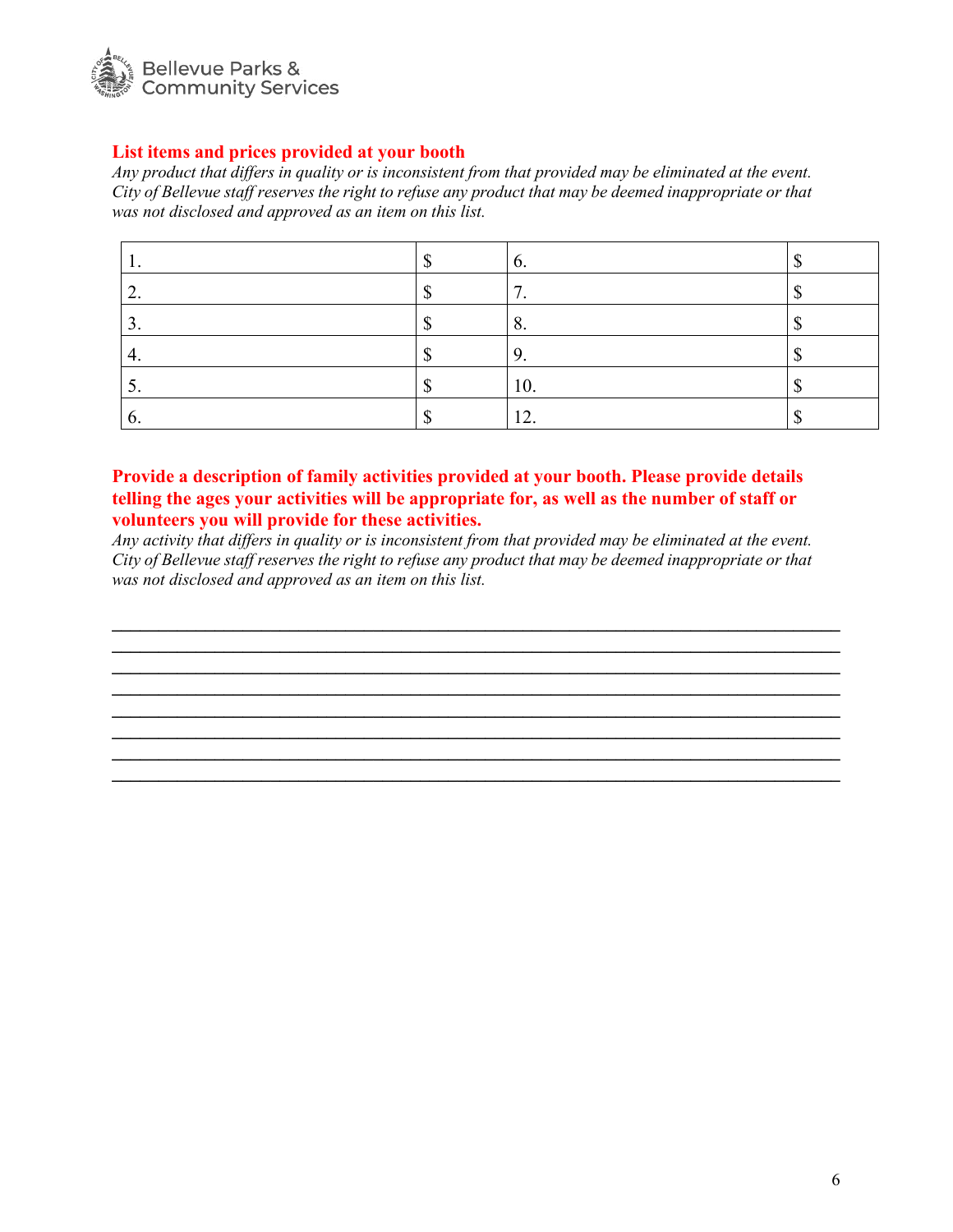

nwac@bellevuewa.gov

#### **WAIVER OF LIABILITY/RELEASE.** CAUTION. PLEASE READ CAREFULLY.

To the extent provided by law, in consideration of myself and/or my child(ren) being allowed to use City of Bellevue Parks & Community Services facilities and/or participate in City-sponsored activities, I assume all risks, including risk of injury or death, associated with my or my child(ren)'s use of said facilities and/or participation in said activities. I further agree on behalf of myself, my heirs, executors, assigns, and personal representatives, to waive and release any and all rights and claims for damages, including attorney fees, I now, or may hereafter have, whether known or unknown, against the City of Bellevue and its officials, employees, and agents for any injuries suffered by me or my child(ren) in connection with the use of City facilities or participation in City-sponsored activities. I acknowledge that I have carefully read this Waiver of Liability and fully understand that I am waiving any right that I may have to bring a legal action to assert a claim against the City of Bellevue for negligence, AND

**PHOTO/VIDEO RELEASE.** I give my permission to have photos and/or video recordings taken of me or my child(ren) for publicity purposes during City of Bellevue activities, even though we will not receive compensation of any kind for appearing in such photos or video recordings. I have read, understood, and voluntarily accepted the conditions of the Waiver of Liability/Release and the Photo Release printed above.

**I have read and understand the information presented in the 2022 Food Vendor Application and Information Package.** 

Print name:

*Signature:* <u>Date:</u>

**Please send completed and signed application and booth fee to: City of Bellevue, Northwest Arts Center**  ATTN: Bellevue Family 4<sup>th</sup> PO Box 90012, Bellevue, WA 98009 Office: 425 452-4106

*Thank you for applying to this year's Bellevue Family 4th*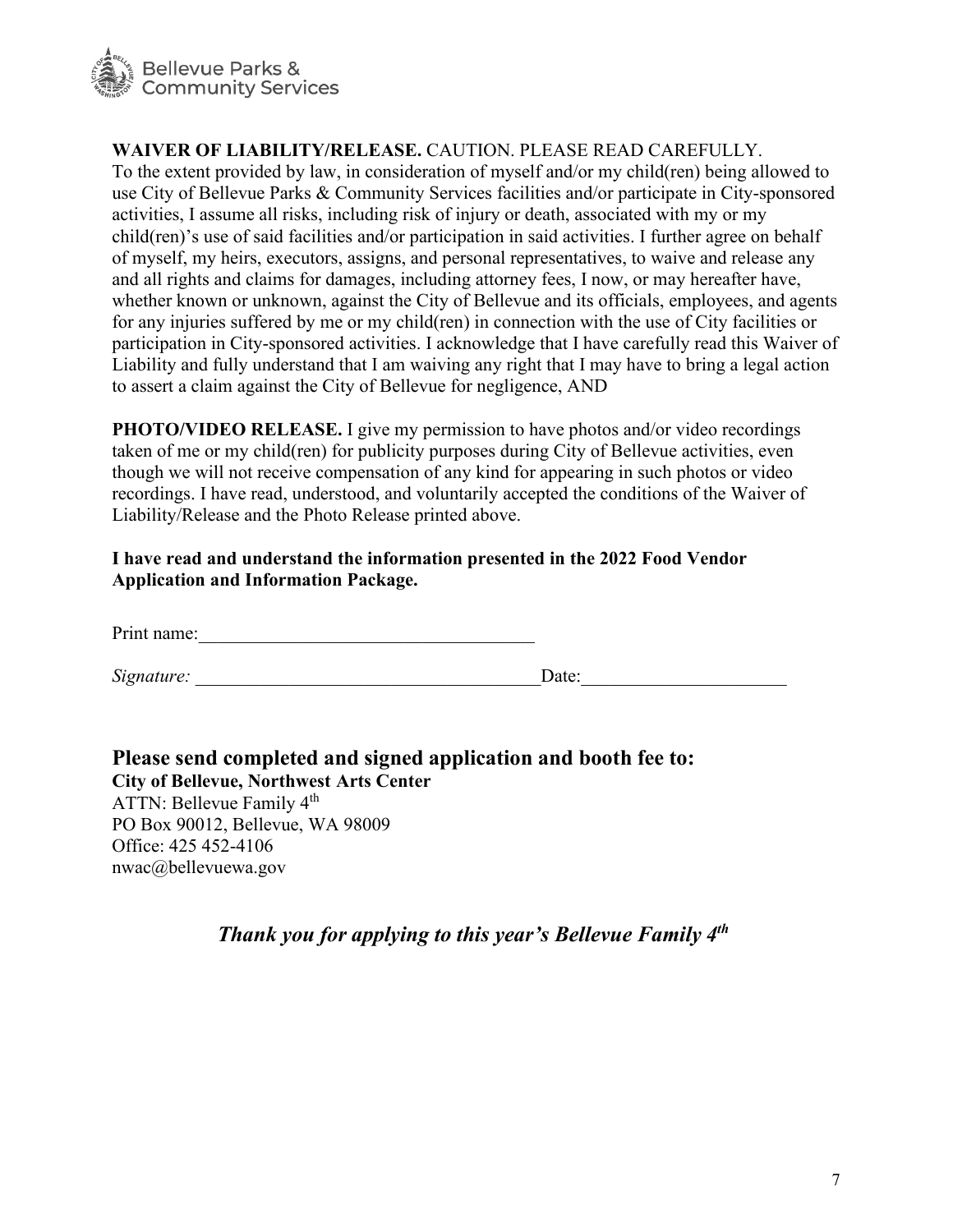

## **Timeline**

**Bellevue Family 4th Food Vendors – 2022**

| <b>April 29</b>     | <b>Application and payment due</b>                                       |
|---------------------|--------------------------------------------------------------------------|
| May 6               | <b>Selection process complete</b>                                        |
| May 6               | Notifications mailed with parking and load-in information                |
| <b>May 9-13</b>     | 100% of payment returned to vendors not selected                         |
| June 3              | Certificate of Insurance and Health permit (if required) is due          |
| July 4              | Day of Event – Monday                                                    |
| $12-3pm$            | Follow load in instructions provided in Confirmation Packet.             |
| 3pm                 | KC Public Health, Bellevue Fire and Police inspection period             |
| 3pm                 | All vehicles and set-up equipment must exit area.                        |
| 5pm                 | <b>Event begins</b>                                                      |
| 9:50 <sub>pm</sub>  | Vending/Activities close and all lights must be turned off for fireworks |
| $10:05$ pm          | <b>Fireworks</b>                                                         |
| 11:30 <sub>pm</sub> | <b>Estimated vendor departure time (Police provide approval)</b>         |

## **Contact Information and Mailing Address**

Bellevue Parks & Community Services, Northwest Arts Center PO Box 90012, Bellevue WA, 98009-9012 Phone: 425-452-4106 Fax: 425-452-2051 Email: nwac@bellevuewa.gov